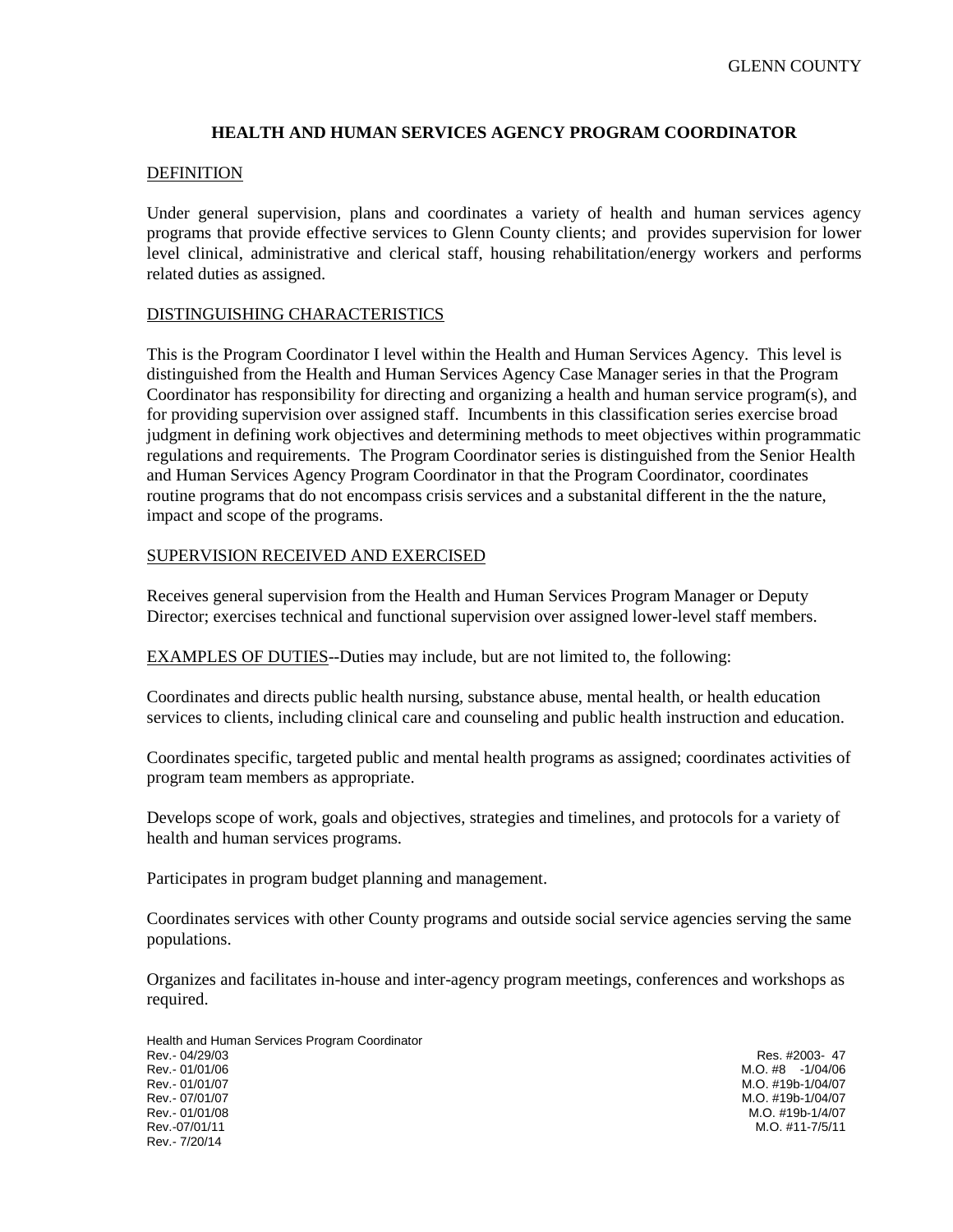Writes, negotiates, updates and manages health and human services grants and/or contracts for a variety of programs.

Prepares periodic reports and analyses, case summaries, etc., related to assigned programs.

Colloborates with fiscal department to monitor program budget(s), disperses fund for appropriate services and tracks grant and budget monies.

Provides comprehensive assessment, evaluation, counseling and referral for clients; consults with colleagues, providers, other case managers or supervisors concerning cases; conducts home visitations as required; completes charting of client progress in medical records and all other documentation as required.

Assists clients in identifying and accessing mental health, public health and community services as needed.

May provide clinical nursing services, substance abuse case management, mental health counseling/case management, nutrition services or health education services including but not limited to administering immunizations and various tests; provides health instruction and education to clients.

Keeps Program Manager informed of major program problems and issues; analyzes issues, problem solves and recommends solutions.

Gives presentations on programs and studies to providers, local schools, community groups, and state wide audiences.

May serve as public information officer for assigned programs; writing press releases, articles, and participating in interviews for public and mental health.

Conducts and participates in community education, program outreach and public information/publicity activities.

Provides staff and student/intern leadership, supervision, performance evaluation and training as assigned.

Works with sub-contractors, consultants and outside community members on various program issues and functions.

Performs general administrative/office work as required, including but not limited to attending and conducting meetings, copying and filing documents, preparing/typing documents, answering the telephone, faxing information, entering computer data, ordering supplies, maintaining office cleanliness, etc.

Performs related duties as assigned.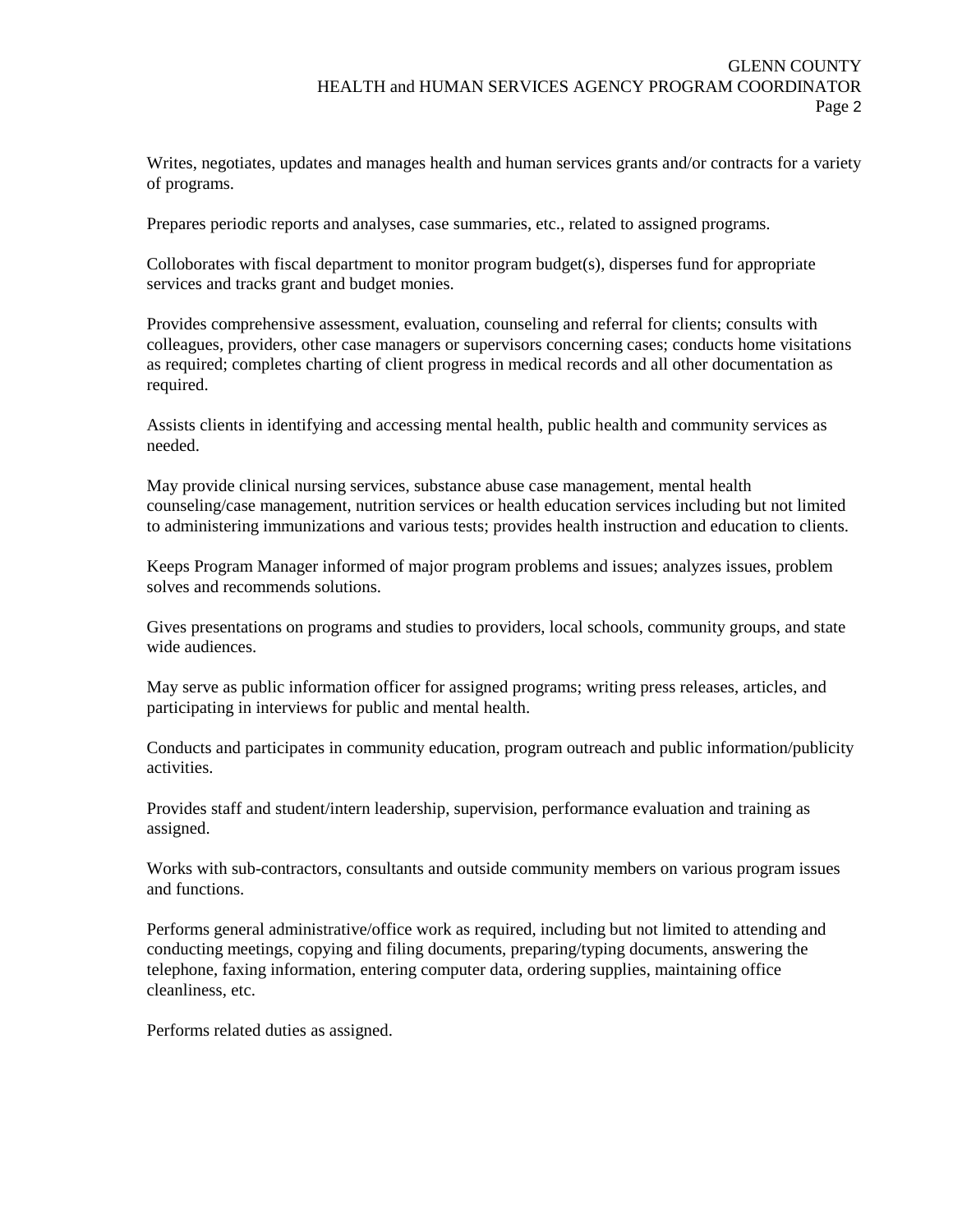# GLENN COUNTY HEALTH and HUMAN SERVICES AGENCY PROGRAM COORDINATOR Page 3

#### QUALIFICATIONS:

#### Knowledge of:

Pertinent federal, state and local policies, procedures, laws and regulations

Principles of program coordination and administration

Basic principles of budget preparation and administration

Principles and practices of nursing as applied to public health practice and preventive medicine and sanitation

Principles and practices of caring for clients with drug, alcohol, mental health, and tobacco abuse issues

Principles and practices of providing public social services and child abuse prevention

Principles and practices of health and safety education issues and topics

Principles and practices and funding sources related to the provision of a variety of health and human services to the community

Community aspects of nursing programs, including provisions for continuity of patient care, nursing services in school health programs, and nursing care in the home

Preventive aspects, causes and means of transmission, and methods of control of communicable diseases

Child growth and development and procedures involved in promoting maternal and child health

Materials development, community organizing, event planning and working with youth, adults, community members and policy makers

Principles and purposes of mental and public health programs

Environmental, sociological, and psychological problems encountered in carrying out a mental or public health program

Principles and techniques of teaching, learning, counseling, outreach and interviewing

Methods of medical case recording and report preparation

Business letter writing and report preparation; English language usage, punctuation, spelling and grammar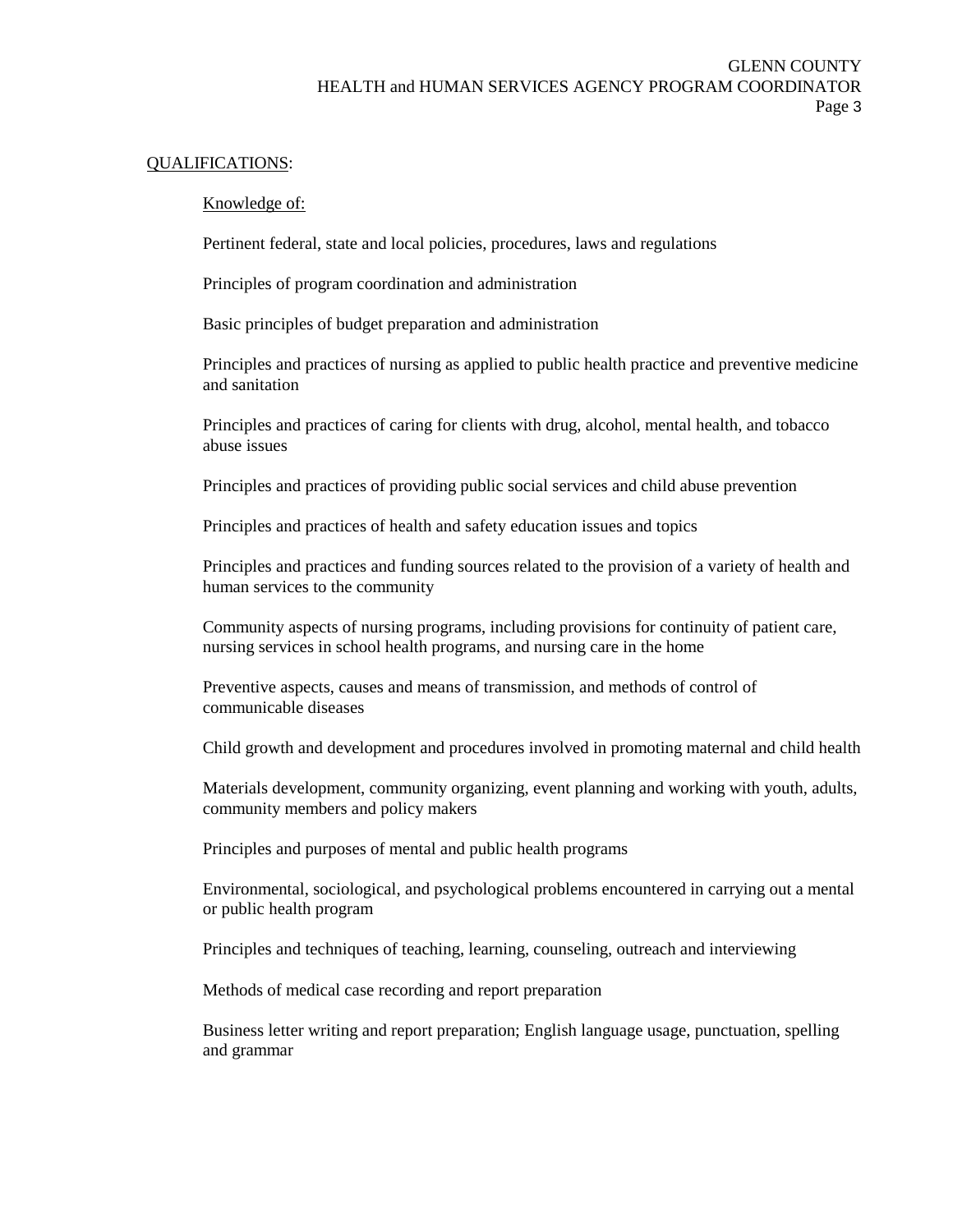Modern office procedures, practices and technology, including the use of computers for data and word processing

#### Ability to:

Understand, interpret and apply federal, state and local policies, procedures, laws and regulations

Plan, organize and carry out community health activities

Provide effective lead oversight of assigned staff

Apply principles of epidemiology to a wide range of health and social problems

Apply nursing processes of assessment, mental health and substance abuse counseling, planning, implementation and evaluation in relation to the health of individual, families and the community

Participate in research activities

Work effectively with individuals and families to assist them in the satisfactory solution of mental and public health problems

Apply scientific problem-solving approach

Provide leadership in community health programming

Secure the cooperation of, and work effectively with, individuals and agencies.

Analyze situations accurately and take effective action

Maintain confidentiality as appropriate

Prepare and maintain reports, records and logs

Speak confidently and professionally before various groups

Communicate clearly and concisely, both orally and in writing

### EXPERIENCE AND TRAINING GUIDELINES

Any combination of experience and training that would likely provide the required knowledge and abilities is qualifying. A typical way to obtain the knowledge and abilities would be:

Experience: